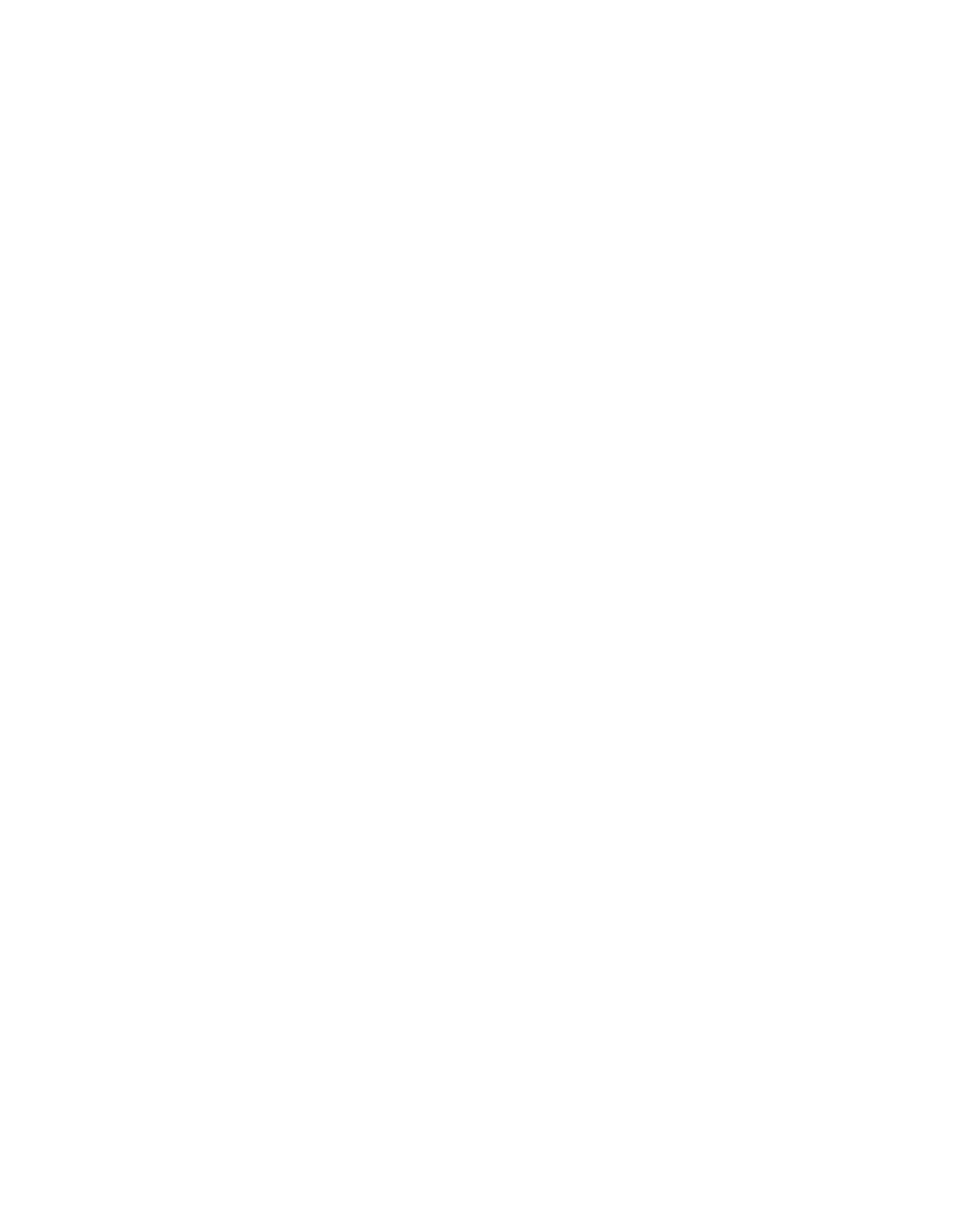# **SENATE BILL 5651** \_\_\_\_\_\_\_\_\_\_\_\_\_\_\_\_\_\_\_\_\_\_\_\_\_\_\_\_\_\_\_\_\_\_\_\_\_\_\_\_\_\_\_\_\_\_\_

\_\_\_\_\_\_\_\_\_\_\_\_\_\_\_\_\_\_\_\_\_\_\_\_\_\_\_\_\_\_\_\_\_\_\_\_\_\_\_\_\_\_\_\_\_\_\_

Passed Legislature - 1991 Regular Session

**State of Washington 52nd Legislature 1991 Regular Session By** Senators Saling, Stratton, West and McCaslin.

Read first time February 13, 1991. Referred to Committee on Environment & Natural Resources.

1 AN ACT Relating to the scenic river system; amending RCW 79.72.080; 2 and making an appropriation.

3 BE IT ENACTED BY THE LEGISLATURE OF THE STATE OF WASHINGTON:

4 **Sec. 1.** RCW 79.72.080 and 1977 ex.s. c 161 s 8 are each amended to 5 read as follows:

6 The following rivers of the state of Washington are hereby 7 designated as being in the scenic river system of the state of 8 Washington:

9 (1) The Skykomish river from the junction of the north and south 10 forks of the Skykomish river:

11 (a) Downstream approximately fourteen miles to its junction with 12 the Sultan river;

13 (b) Upstream approximately twenty miles on the south fork to the 14 junction of the Tye and Foss rivers;